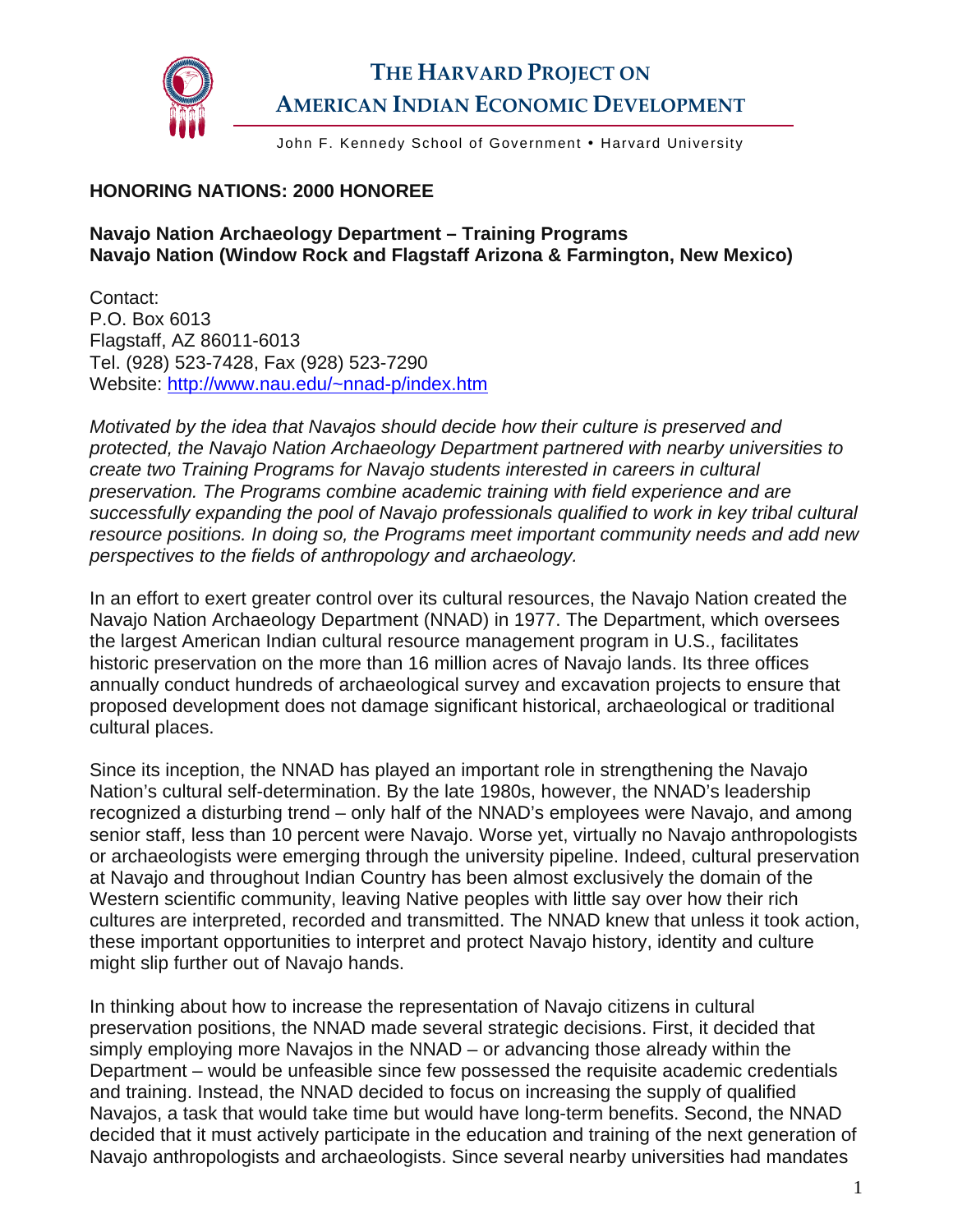to work with local communities, and there were Navajo students majoring in anthropology and archaeology at these universities, the NNAD saw the desirability of institutional cooperation. By creating training programs at these institutions, the NNAD made it possible for Native students not only to take the necessary coursework but also to acquire the culturally specific tools and approaches that would make their work on Navajo lands most effective.

In 1988, the NNAD established its first Training Program in cooperation with Northern Arizona University (NAU) in Flagstaff, Arizona. In 1993, it established another program at the NNAD-Farmington office in cooperation with Ft. Lewis College in Durango, Colorado. Navajo students who are enrolled full-time at either institution and who are majoring in Anthropology or Indigenous Studies are eligible for part-time employment or internships with their school's respective NNAD Training Program. The Programs give practical work experience to Navajo undergraduate and graduate students through rigorous field and laboratory training. In the field, students acquire basic archeological inventory and excavation skills. Laboratory work includes artifact processing and analysis, basic computer skills and report preparation. The students also take field trips to important sites and attend lectures about a variety of topics, including the Native American Graves Protection and Repatriation Act, and federal and tribal law. In all aspects of the Programs, NNAD encourages students to draw upon indigenous knowledge that has been historically, and unfortunately, devalued by Western-trained scientists.

The Training Programs have been successful on many fronts. First, the Programs are building a pool of qualified Navajo professionals who are prepared to take key tribal positions in cultural resource management. By providing one-on-one training, creating a supportive learning environment, and engaging students in community service, the Programs help insure degree completion. Navajo students participating in the Training Program at NAU are nearly four times as likely to complete their degree as their American Indian classmates across all majors. The combination of personalized academic training with practical application also gives the Programs' students a competitive advantage vis-à-vis other students (Native or non-Native) on the Navajo or open job market. Already, the Programs' graduates have taken positions in the Navajo Nation's Archaeology Department, Housing Authority, Historic Preservation Department and the Department of Natural Resources.

Second, the Programs meet important community needs. As part of their training, students contribute substantively to the NNAD's work. In 2000, students worked with NNAD archaeologists on Navajo Nation-contracted projects for the Bureau of Land Management, the State of Utah and Peabody Western Coal Company. The NNAD Training Programs also possess a student-based contracting service whereby Navajo citizens can hire students at subsidized cost to identify and map any historic, prehistoric, or traditional and culturally important places on land being considered for development. This service ensures that development will not disrupt or destroy sensitive or sacred sites. Another way the Programs give back to the community is through outreach and education. Students attend high school career days to encourage other Navajos to consider careers in cultural preservation, make presentations to youth groups, and produce educational materials (for example, an interactive CD-ROM that documents vandalism of traditional cultural places) to teach others about cultural resource management and good stewardship practices. In response to the high volume of inquiries about the Programs, one student is even developing a "How To" manual that will assist other tribes in developing similar training programs.

Third, the NNAD Training Programs are bringing fresh new perspectives and approaches to the fields of anthropology and archaeology. One of the most innovative features of the Training Programs is that the students' training is not limited to a Western academic